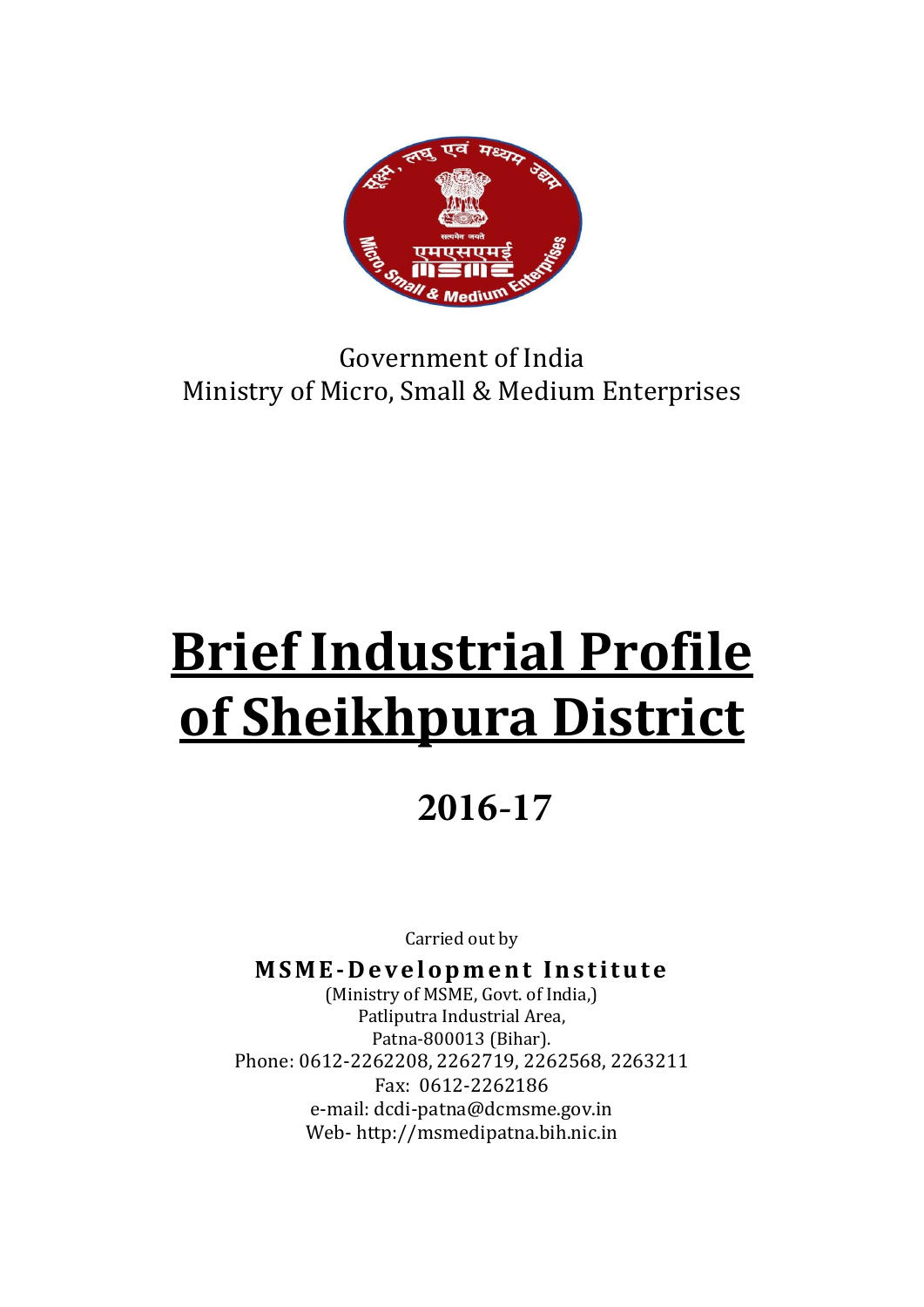#### **FOREWORD**

The Micro, Small & Medium Enterprises Development Institute, Patna has prepared an Industrial Profile of Sheikhpura, District Bihar. The objective to prepare the Industrial profile of the district is to make the information readily available in respect of location, administrative set up, industrial area available, growth & trend of MSMEs, clusters etc to the existing as well as prospective entrepreneurs. The available data have been compiled and the profile is prepared. It is expected that this industrial profile will be useful for Government & non-government promotional & developmental agencies engaged in promotion and development of MSMEs in Sheikhpura, District Bihar.

I take this opportunity to express my gratitude to the officers of O/o the Department of Industries, Govt. of Bihar, General Manager, District Industry Centre and Bihar Industrial Area Development Authority (BIADA) for extending their co-operation in preparing this Industrial Profile.

I also place on record my appreciation to Shri Ramesh Kumar, Asstt. Director (E.I.) and Shri Ravi Kant, Asstt. Director (E.I.) of this Institute for their hard work in bringing out report in this form.

(A. R. Gokhe) Director

Date: 29.03.2017 Place: Patna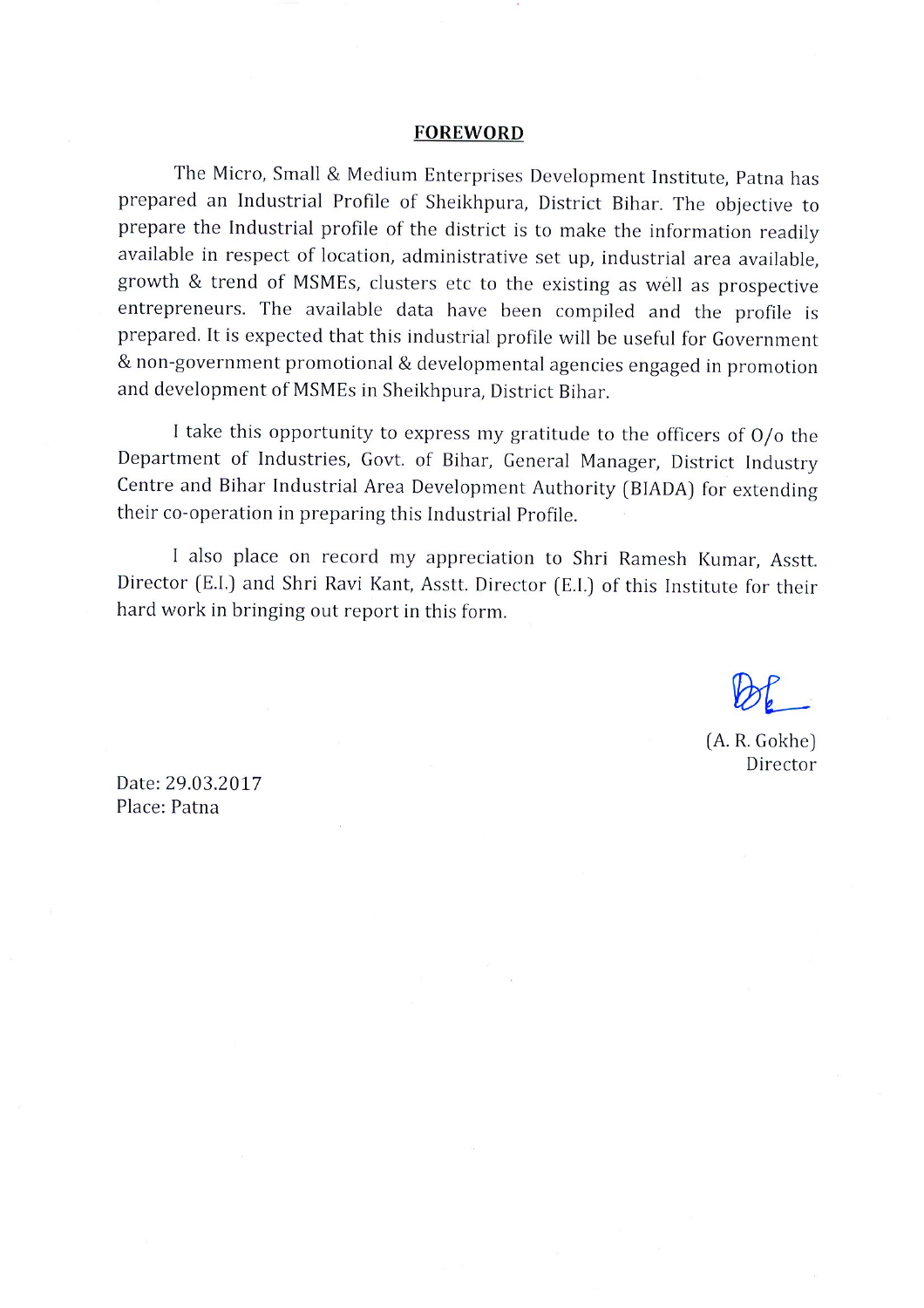| S. No. | <b>Topic</b>                                                                     | Page No. |
|--------|----------------------------------------------------------------------------------|----------|
| 1.     | General Characteristics of the District                                          | 03       |
| 1.1    | Location & Geographical Area                                                     | 03       |
| 1.2    | Topography                                                                       | 03       |
| 1.3    | Availability of Minerals.                                                        | 03       |
| 1.4    | Forest                                                                           | 03       |
| 1.5    | Administrative set up                                                            | 04       |
| 2.     | District at a glance                                                             | 04       |
| 2.1    | Existing Status of Industrial Area in the District --------                      | 06       |
| 3.     | Industrial Scenario of Sheikhpura                                                | 06       |
| 3.1    | Industry at a Glance                                                             | 06       |
| 3.2    | Year Wise Trend Of Units Registered                                              | 06       |
| 3.3    | Details Of Existing Micro & Small Enterprises & Artisan Units<br>In The District | 07       |
| 3.4    | Large Scale Industries / Public Sector undertakings                              | 07       |
| 3.5    | Major Exportable Item                                                            | 08       |
| 3.6    | <b>Growth Trend</b>                                                              | 08       |
| 3.7    | Vendorisation / Ancillarisation of the Industry                                  | 08       |
| 3.8    | <b>Medium Scale Enterprises</b>                                                  | 08       |
| 3.8.1  | List of the units in Sheikhpura & near by Area                                   | 08       |
| 3.8.2  | Major Exportable Item                                                            | 08       |
| 3.9    | Service Enterprises                                                              | 08       |
| 3.9.1  | Potentials areas for service industry                                            | 08       |
| 3.10   | <b>Potential for new MSMEs</b>                                                   | 08       |
| 4.     | Existing Clusters of Micro & Small Enterprise                                    | 08       |
| 4.1    | Detail Of Major Clusters                                                         | 08       |
| 4.1.1  | Manufacturing Sector                                                             | 08       |
| 4.1.2  | Service Sector                                                                   | 08.      |
| 4.2    | Details of Identified cluster                                                    | 09       |
| 5.     | General issues raised by industry association during the course<br>of meeting    | 09       |
| 6      | Steps to set up MSMEs                                                            | 09       |
| 7.     | Additional information, if any                                                   | 10       |

# Contents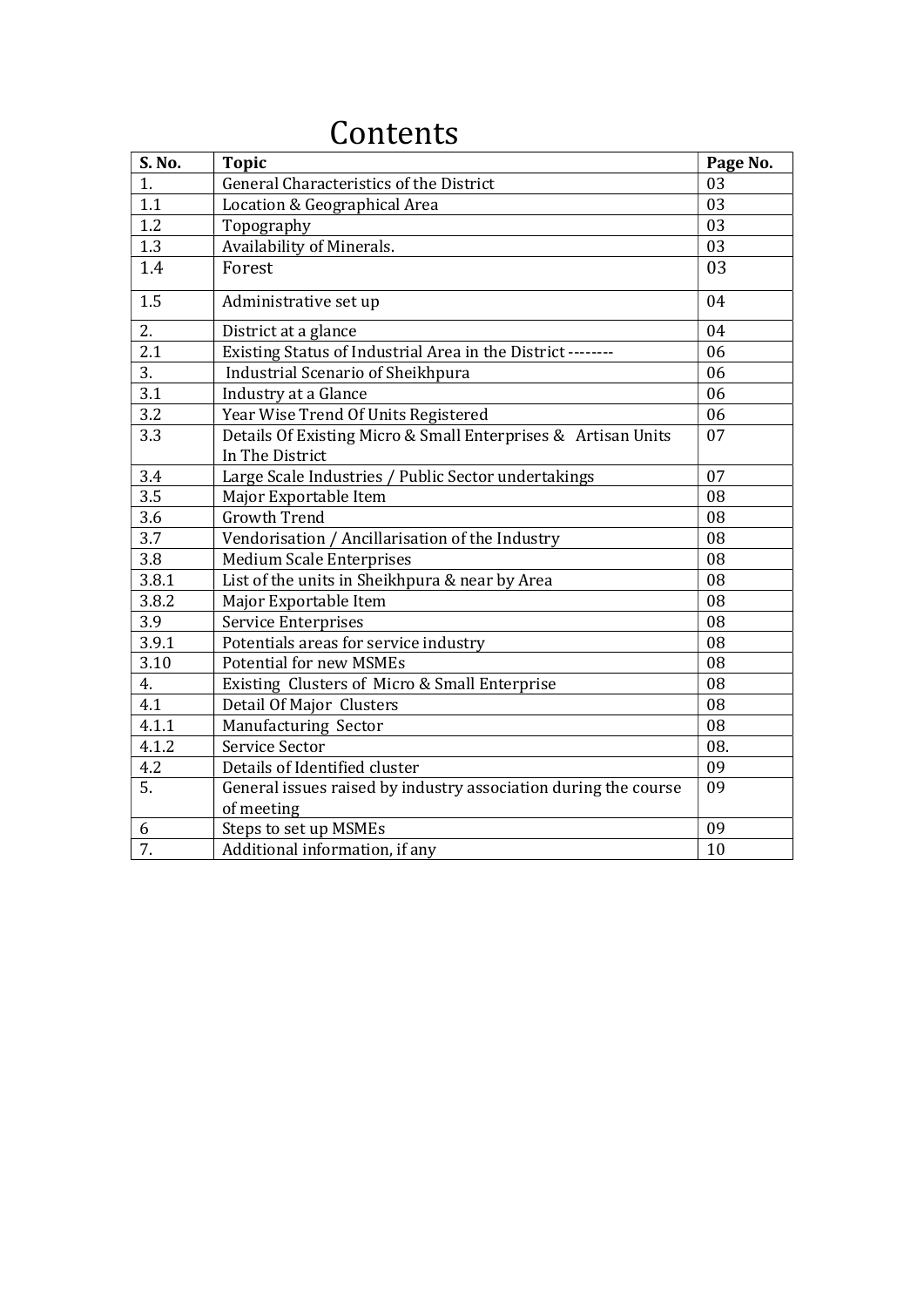# Brief Industrial Profile of Sheikhpura District

#### 1. General Characteristics of the District 1.1 Location & Geographical Area.

Sheikhpura is a new district carved out of erstwhile Munger District on 31st July 1994. It lies between 24045' North to 250 North and 85045' to 86045' East longitude. It is bounded by Nawada and Patna District in the North and Jamui in the South. Lakhisarai district in the east Nalanda and Nawada district in the west. This district stretches over an area of 605.96 sq.km. It comprises of one Subdivision and 06 blocks 45 Panchayats and 310 villages. The district has rich alluvial soil composed of sand silt and clay in most part of the district. The soil is most fertile and suitable for agriculture. There are no perennial rivers worth to be mentioned in the districts. There are small rivers flowing in rainy season namely Sony, Karihari, Tanti, Kacchi etc. The District has hot summer and moderate winter. The economy of the District is predominantly agriculture.

#### 1.2 Topography

Sheikhpura Distirct is situated in the southern part of the Gangetic belt of Central Bihar. The lands are mainly plain except some patches of scattered small hills. The hilly region start from southern parts of the district and land is sloping towards north eastern side. Because of low lying area in some parts of the north eastern sides water starts accumulating during rainy season leading towards water logging. This area is called TAL area.

#### 1.3 Availability of Minerals.

District has no substantial deposit of major minerals of commercial value

| 2010-2011<br><b>MINOR</b> | S.NO. | <b>NAME OF MINERAL</b> | PRODUCTION in tones |
|---------------------------|-------|------------------------|---------------------|
|                           |       |                        |                     |
|                           |       |                        |                     |
| Stone<br>                 |       |                        | 1500000             |

#### PRODUCTION OF MINERAL 2010-11

SOURCE:- DEPT. OF MINES & GEOLOGY.,

#### 1.4 FOREST

There is no forest available in the district.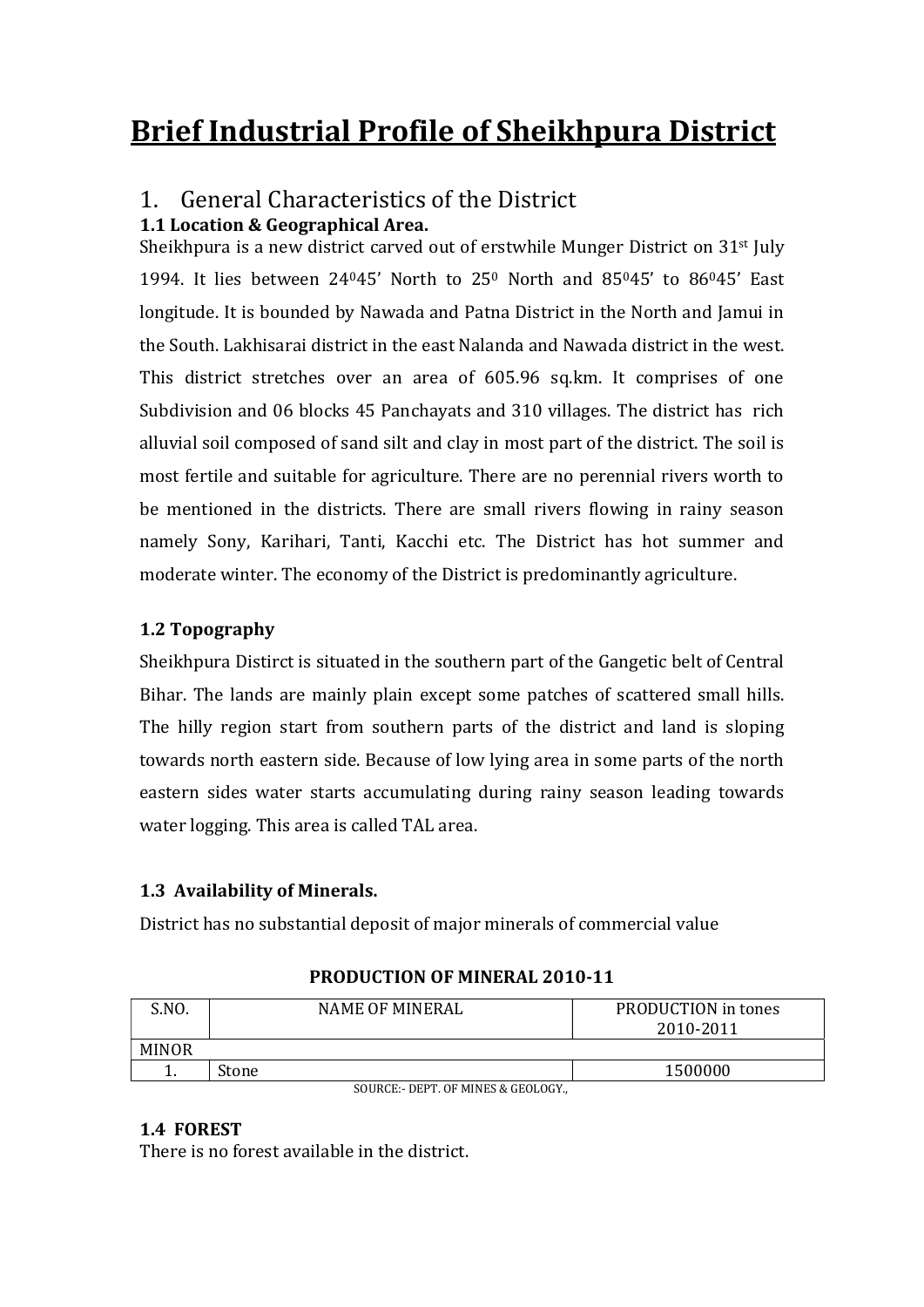### 1.5 Administrative set up.

Sheikhpura is head quarter of Sheikhpura District it is divided into one subdivision and six blocks having 54 Panchayat and 304 villages.

# 2. District at a glance

| S.No      | Particular                   | Year                           | Unit             | <b>Statistics</b>        |  |  |
|-----------|------------------------------|--------------------------------|------------------|--------------------------|--|--|
| 1         | <b>Geographical features</b> |                                |                  |                          |  |  |
| (A)       | Geographical Data            |                                |                  |                          |  |  |
|           | i) Latitude                  |                                |                  | 24045' N to 250          |  |  |
|           |                              |                                |                  | N                        |  |  |
|           | ii) Longitude                |                                |                  | 85 <sup>0</sup> 45' E to |  |  |
|           |                              |                                |                  | 86045'E                  |  |  |
|           | iii) Geographical Area       |                                | Hectares         | 60596                    |  |  |
| (B)       | <b>Administrative Units</b>  |                                |                  |                          |  |  |
|           | i) Sub divisions             |                                |                  | 01                       |  |  |
|           | ii) Tehsils                  |                                |                  | 06                       |  |  |
|           | iii) Sub-Tehsil              |                                |                  | 54                       |  |  |
|           | iv) Patwar Circle            |                                |                  |                          |  |  |
|           | v) Panchayat Simitis         |                                |                  |                          |  |  |
|           | vi)Nagar nigam               |                                |                  | $\blacksquare$           |  |  |
|           | vii) Nagar Palika            |                                |                  | 02                       |  |  |
|           | viii) Gram Panchayats        |                                |                  | 54                       |  |  |
|           | xi) Revenue villages         |                                |                  | 310                      |  |  |
|           | x) Assembly Area             |                                |                  | 02                       |  |  |
| 2.        |                              | Population                     |                  |                          |  |  |
| (A)       | Sex-wise                     |                                |                  |                          |  |  |
|           | i) Male                      | 2001                           |                  | 329593                   |  |  |
|           | ii) Female                   | 2001                           |                  | 905334                   |  |  |
| (B)       | <b>Rural Population</b>      | 2001                           |                  | 525137                   |  |  |
| 3.        |                              | <b>Agriculture</b>             |                  |                          |  |  |
| A.        | Land utilization             |                                |                  |                          |  |  |
|           | i) Total Area                | 2010-11                        | Acre             | 149733                   |  |  |
|           | ii) Forest cover             | 2010-11                        | $\epsilon$       | Nil                      |  |  |
|           | iii) Non Agriculture Land    | 2010-11                        | $\pmb{\epsilon}$ | 23550                    |  |  |
|           | v) Cultivable Barren land    | 2010-11                        | $\mathbf{r}$     | 490                      |  |  |
| 4.        |                              | <b>Forest</b>                  |                  |                          |  |  |
|           | (i) Forest                   | 2010-11                        | Ha.              | Nil                      |  |  |
| 5.        |                              | <b>Livestock &amp; Poultry</b> |                  |                          |  |  |
| A.        | Cattle                       |                                |                  |                          |  |  |
|           | i) Cows                      | 2007                           | Nos.             | 64000                    |  |  |
|           | ii) Buffaloes                | 2007                           | Nos.             | 51000                    |  |  |
| <b>B.</b> | <b>Other livestock</b>       |                                |                  |                          |  |  |
|           | i) Goats                     | 2007                           | Nos.             | 58000                    |  |  |
|           | ii) Pigs                     | 2007                           | Nos.             | 6000                     |  |  |
|           | iii) Dogs & Bitches          | 2007                           | Nos.             | 7500                     |  |  |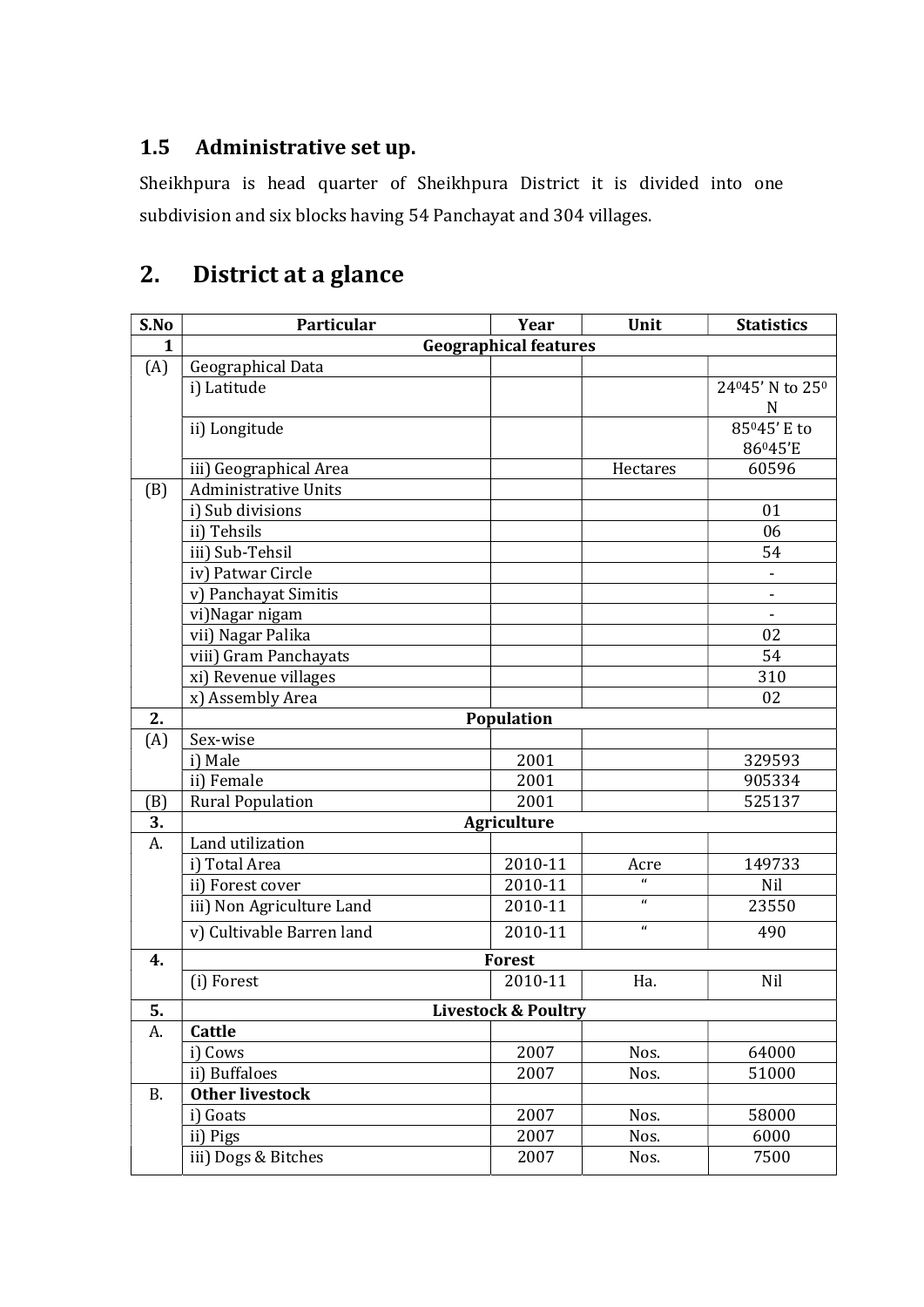| iv) Railways                                                |         |                     |      |
|-------------------------------------------------------------|---------|---------------------|------|
| i) Length of rail line                                      | 2010-11 | Kms                 | 20   |
| V) Roads                                                    |         |                     |      |
| (a) National Highway                                        | 2010-11 | Kms                 |      |
| (b) State Highway                                           | 2010-11 | Kms                 | 144  |
| (c) Main District Highway                                   | 2010-11 | Kms                 | 25   |
| (d) Other district & Rural Roads                            | 2010-11 | Kms                 | 17   |
| (e) Rural road/ Agriculture Marketing<br><b>Board Roads</b> | 2010-11 | Kms                 | 102  |
| (f) Kachacha Road                                           | 2010-11 | Kms                 | 97   |
| (VI) Communication                                          |         |                     |      |
| (a) Telephone connection                                    | 2010-11 |                     | 1200 |
| (b) Post offices                                            | 2010-11 | Nos.                | 93   |
| (c) Telephone center                                        | 2010-11 | Nos.                | 9    |
| (d) Density of Telephone                                    | 2010-11 | Nos./1000<br>person |      |
| (e) Density of Telephone                                    | 2010-11 | No. per KM.         | ÷,   |
| (f) PCO Rural                                               | 2010-11 | No.                 |      |
| $(g)$ PCO STD                                               | 2010-11 | No.                 | 28   |
| (h) Mobile                                                  | 2010-11 | No.                 |      |
| (VII) Public Health                                         |         |                     |      |
| (a) Allopathic Hospital                                     | 2010-11 | No.                 | 01   |
| (b) Beds in Allopathic hospitals                            |         | No.                 | 100  |
| (c) Ayurvedic Hospital                                      |         |                     |      |
| (d) Beds in Ayurvedic hospitals                             |         | No.                 |      |
| (e) Unani hospitals                                         |         | No.                 |      |
| (f) Community health centers                                |         |                     |      |
| (g) Primary health centers                                  |         | No.                 | 20   |
| (h) Dispensaries                                            |         | No.                 |      |
| (i) Sub Health Centers                                      |         |                     | 74   |
| (j) Private hospitals                                       |         | No.                 | 50   |
|                                                             |         | No.                 |      |
|                                                             |         | No.                 |      |
|                                                             |         | No.                 |      |
| (VIII) Banking commercial                                   |         |                     |      |
| (a) Commercial Bank                                         |         | Nos.                | 18   |
| (b) rural Bank Products                                     |         | Nos.                | 13   |
| (c) Co-Operative bank products                              |         | Nos.                | 04   |
| (d) PLDB Branches                                           |         | Nos.                | 01   |
| (IX) Education                                              |         |                     |      |
| (a) Primary school                                          |         | Nos.                | 225  |
| (b) Middle schools                                          |         | Nos.                | 132  |
| (c) Secondary & senior secondary                            |         | Nos.                | 30   |
| schools                                                     |         |                     |      |
| (d) Colleges                                                |         | Nos.                | 08   |
| (e) Technical University                                    |         | Nos.                | Nil  |
|                                                             |         |                     |      |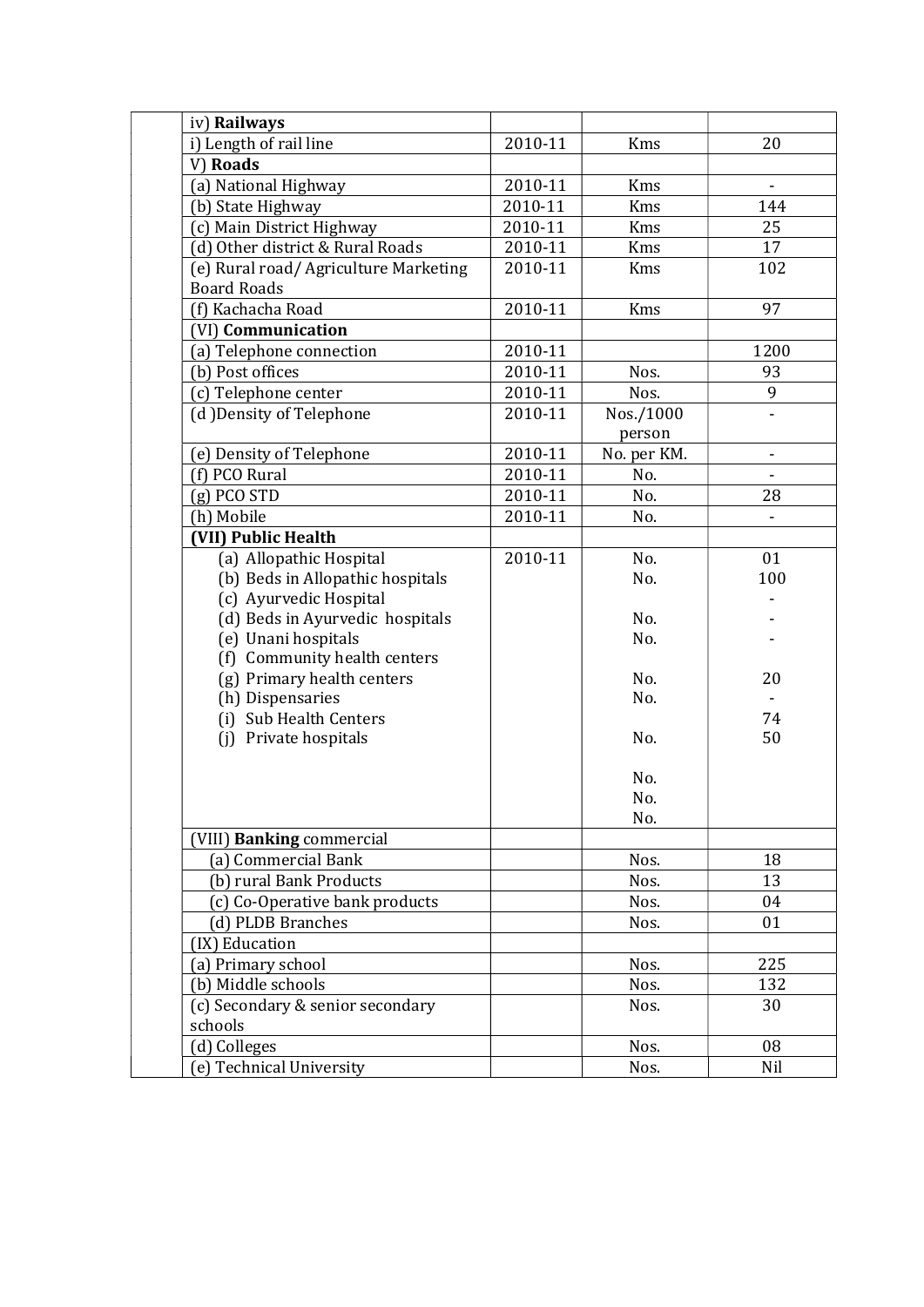| S.<br>No. | <b>Name</b><br>of Ind.<br>Area | Land<br>acquired<br>(In<br>hectare) | Land<br>developed<br>(In<br>hectare) | <b>Prevailing</b><br><b>Rate Per</b><br>Sqm<br>(In Rs.) | N <sub>0</sub><br><b>of</b><br><b>Plots</b> | No of<br>allotted<br><b>Plots</b> | No of<br><b>Vacant</b><br><b>Plots</b> | No. of<br>Units in<br>Production |
|-----------|--------------------------------|-------------------------------------|--------------------------------------|---------------------------------------------------------|---------------------------------------------|-----------------------------------|----------------------------------------|----------------------------------|
|           | N.A.                           |                                     |                                      |                                                         |                                             |                                   |                                        |                                  |

#### 2.1 Existing Status of Industrial Areas in the District Sheikhpura: N.A.

Source:- RIICO,

#### 3. INDUSTRIAL SCENERIO OF Sheikhpura

#### 3.1 Industry at a Glance

| Sr<br>No | Head                                                                               | Unit    | Particulars |
|----------|------------------------------------------------------------------------------------|---------|-------------|
| 1.       | REGISTERED INDUSTRIAL UNIT                                                         | NO.     | 608         |
| 2.       | TOTAL INDUSTRIAL UNIT                                                              | NO.     | 608         |
| 3.       | REGISTERED MEDIUM & LARGE UNIT                                                     | NO.     | <b>NIL</b>  |
| 4.       | ESTIMATED AVG. NO. OF DAILY WORKER<br>EMPLOYED IN SMALL SCALE<br><b>INDUSTRIES</b> | NO.     | 48          |
| 5.       | EMPLOYMENT IN LARGE AND MEDIUM<br><b>INDUSTRIES</b>                                | NO.     | <b>NIL</b>  |
| 6.       | NO. OF INDUSTRIAL AREA                                                             | NO.     | <b>NIL</b>  |
| 7.       | TURNOVER OF SMALL SCALE IND.                                                       | IN LACS | N.A.        |
| 8.       | TURNOVER OF MEDIUM & LARGE SCALE<br><b>INDUSTRIES</b>                              | IN LACS | <b>NIL</b>  |

#### 3.2 YEAR WISE TREND OF UNITS REGISTERED

|       | <b>YEAR</b> | <b>NUMBER OF</b><br><b>REGISTERED</b><br><b>UNITS</b> | <b>EMPLOYMENT</b> | <b>INVESTMENT</b><br>(lakh Rs.) |
|-------|-------------|-------------------------------------------------------|-------------------|---------------------------------|
| Up to | 1984-85     | 14                                                    | 59                | 18.80                           |
|       | 1985-86     | 23                                                    | 73                | 16.90                           |
|       | 1986-87     | 25                                                    | 97                | 32.10                           |
|       | 1987-88     | 20                                                    | 65                | 16.00                           |
|       | 1988-89     | 20                                                    | 60                | 16.05                           |
|       | 1989-90     | 11                                                    | 53                | 23.05                           |
|       | 1990-91     | 15                                                    | 49                | 11.55                           |
|       | 1991-92     | 18                                                    | 45                | 40.90                           |
|       | 1992-93     | 13                                                    | 32                | 27.15                           |
|       | 1993-94     | 04                                                    | 13                | 4.55                            |
|       | 1994-95     | 05                                                    | 13                | 3.15                            |
|       | 1995-96     | 02                                                    | 30                | 30.00                           |
|       | 1996-97     | 14                                                    | 54                | 20.10                           |
|       | 1997-98     | 25                                                    | 93                | 27.50                           |
|       | 1998-99     | 06                                                    | 17                | 4.33                            |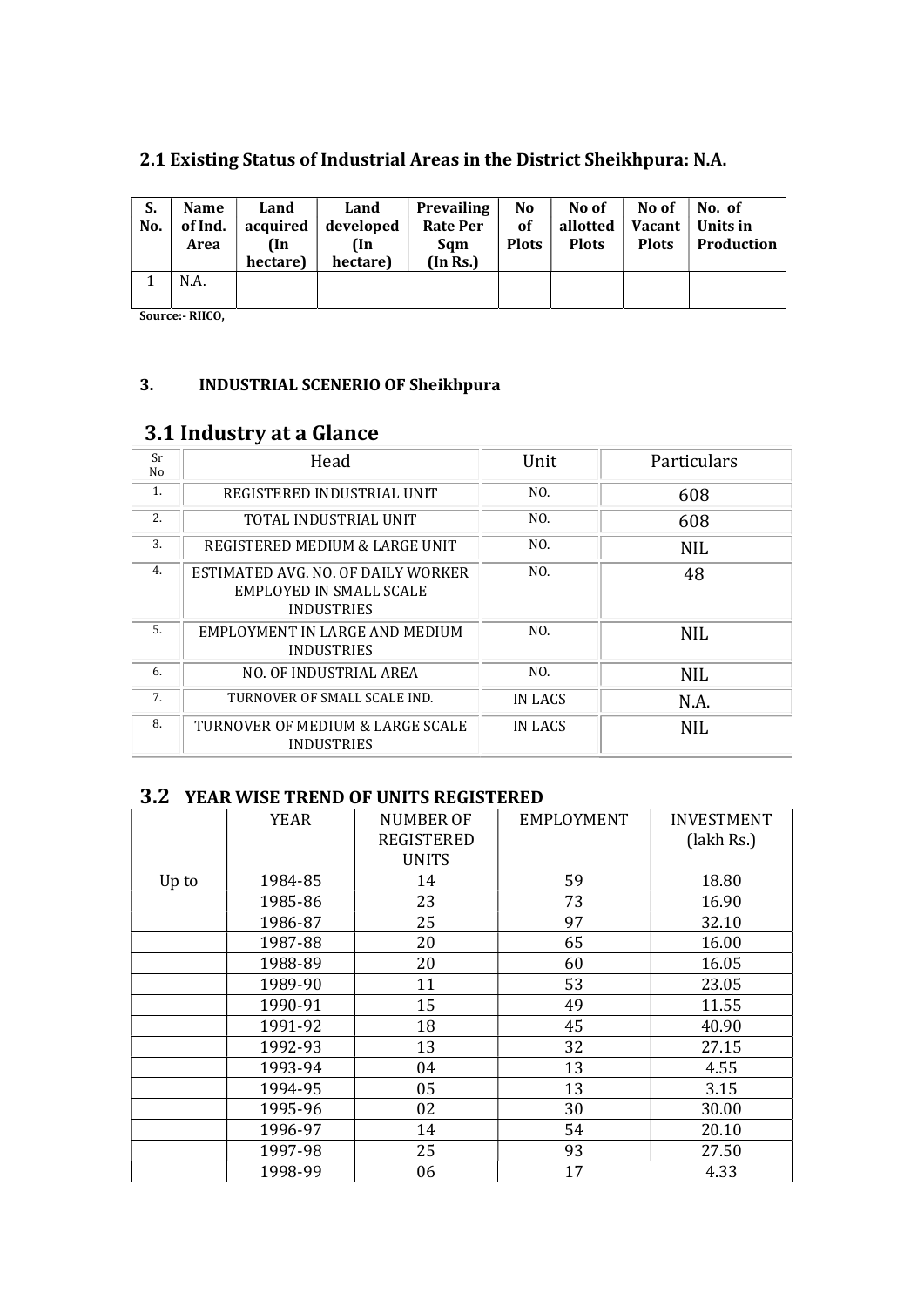| 1999-2000    | 05                  | 14                  | 3.20                             |
|--------------|---------------------|---------------------|----------------------------------|
| 2000-01      | 08                  | 25                  | 5.90                             |
| 2001-2002    | 14                  | 39                  | 10.05                            |
| 2002-03      | 07                  | 22                  | 4.60                             |
| 2003-04      | 12                  | 35                  | 9.40                             |
| 2004-05      | 28                  | 97                  | 21.35                            |
| 2005-06      | 30                  | 106                 | 22.77                            |
| 2006-07      | 29                  | 84                  | 20.45                            |
| 2007-08      | 24                  | 73                  | 54.75                            |
| 2008-09      | 22                  | 66                  | 15.40                            |
| 2009-10      | 47                  | 149                 | 49.35                            |
| 2010-11      | 53                  | 158                 | 40.50                            |
| 2011-12      | <b>NOT REPORTED</b> | <b>NOT REPORTED</b> | <b>NOT REPORTED</b>              |
| 2012-13      | 70                  | 239                 | 913.85                           |
| 2013-14      | 30                  | 188                 | 655.65                           |
| 2014-15      | 41                  | 181                 | 619.07                           |
| 2015-16      |                     |                     |                                  |
| <b>Total</b> | 635                 | 2229                | 2699.37<br>$\sqrt{2}$<br><b></b> |

Source: DIC ------

#### 3.3 DETAILS OF EXISTING MICRO & SMALL ENTERPRISES AND ARTISAN UNITS IN THE DISTRICT

| <b>NIC CODE</b><br>NO. | TYPE OF                                            | <b>NUMBER</b> | <b>INVESTMENT</b> | EMPLOYMENT     |
|------------------------|----------------------------------------------------|---------------|-------------------|----------------|
|                        | <b>INDUSTRY</b>                                    | OF UNITS      | (Lakh Rs.)        |                |
| 20                     | Agro based                                         | 43            | 1139.38           | 256            |
| 22                     | Soda water                                         |               |                   |                |
| 23                     | Cotton textile                                     |               |                   |                |
| 24.                    | Woolen, silk & artificial Thread<br>based clothes. |               |                   |                |
| 25.                    | Jute & jute based                                  |               |                   |                |
| 26.                    | Ready-made garments & embroidery                   | 06            | 59.98             | 28             |
|                        |                                                    |               |                   |                |
| 27.                    | Wood/wooden based furniture                        | 23            | 283.05            | 78             |
| 28.                    | Paper & Paper products                             |               |                   |                |
| 29.                    | Leather based                                      | 03            | 6.68              | 03             |
| 31.                    | Chemical/Chemical based                            | 05            | 44.50             | 18             |
| 30.                    | Rubber, Plastic & petro based                      |               |                   |                |
| 32.                    | Mineral based                                      | 01            | 10.60             | 02             |
| 33.                    | Metal based (Steel Fab.)                           | 05            | 79.18             | 25             |
| 35.                    | Engineering units                                  | 16            | 113.49            | 52             |
| 36.                    | Electrical machinery and transport equipment       | 01            | 18.00             | 02             |
| 97.                    | Repairing & servicing                              | 18            | 195.94            | 72             |
| 01.                    | <b>Others</b>                                      | 20            | 237.77            | 72             |
|                        | <b>TOTAL</b>                                       | 141           | 2188.57           | 608<br>$- - -$ |

Source: DIC -------

#### 3.4 Large Scale Industries / Public Sector undertakings : N.A.

List of the units in ------------ & Near By Area

1. N.A.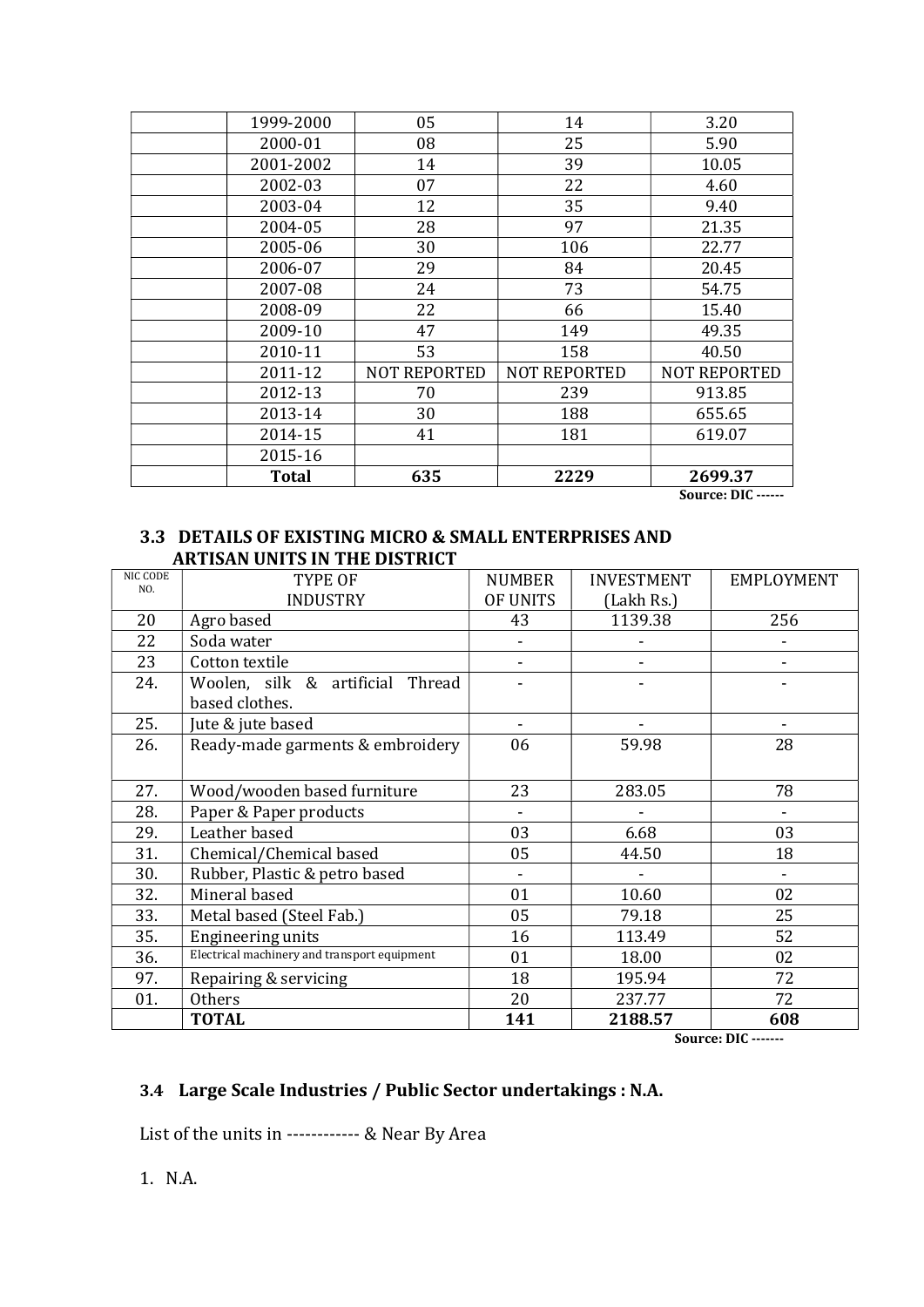#### 3.5 Major Exportable Item: N.A.

#### 3.6 Growth Trend

The data shows growth in the agro based industry, wood based industry and repairing and servicing enterprises over the years.

#### 3.7 Vendorisation / Ancillarisation of the Industry

There is no large and medium scale industry in the district and as such no vendorisation/ Ancillarisation of Industry is in existence in the district.

#### 3.8. Medium Scale Enterprises

#### 3.8.1 List of the units in Sheikhpura& Near By Area: N.A.

#### 3.8.2 Major Exportable Item : N.A.

#### 3.9 Service Enterprises

3.9.1 Potentials areas for service industry: As per data available in the district industry centre almost 25 units are of service sector majority of which come from repairing and services sector.

#### 3.10 Potential for new MSMEs

AGRICULTURE BASED: Agriculture Equipments, Barmi-Composte, Pesticides Industry, Onion Powder Industry, etc.

DEMAND BASED: Cold Storage, Stone Cutting Industries, Paper Cup & Plate Industry, etc

#### 4. Existing Clusters of Micro & Small Enterprise

There is no cluster existing in the District.

#### 4.1 DETAIL OF MAJOR CLUSTERS: N.A.

#### 4.1.1 Manufacturing Sector: N.A.

#### 4.1.2 Service Sector: N.A.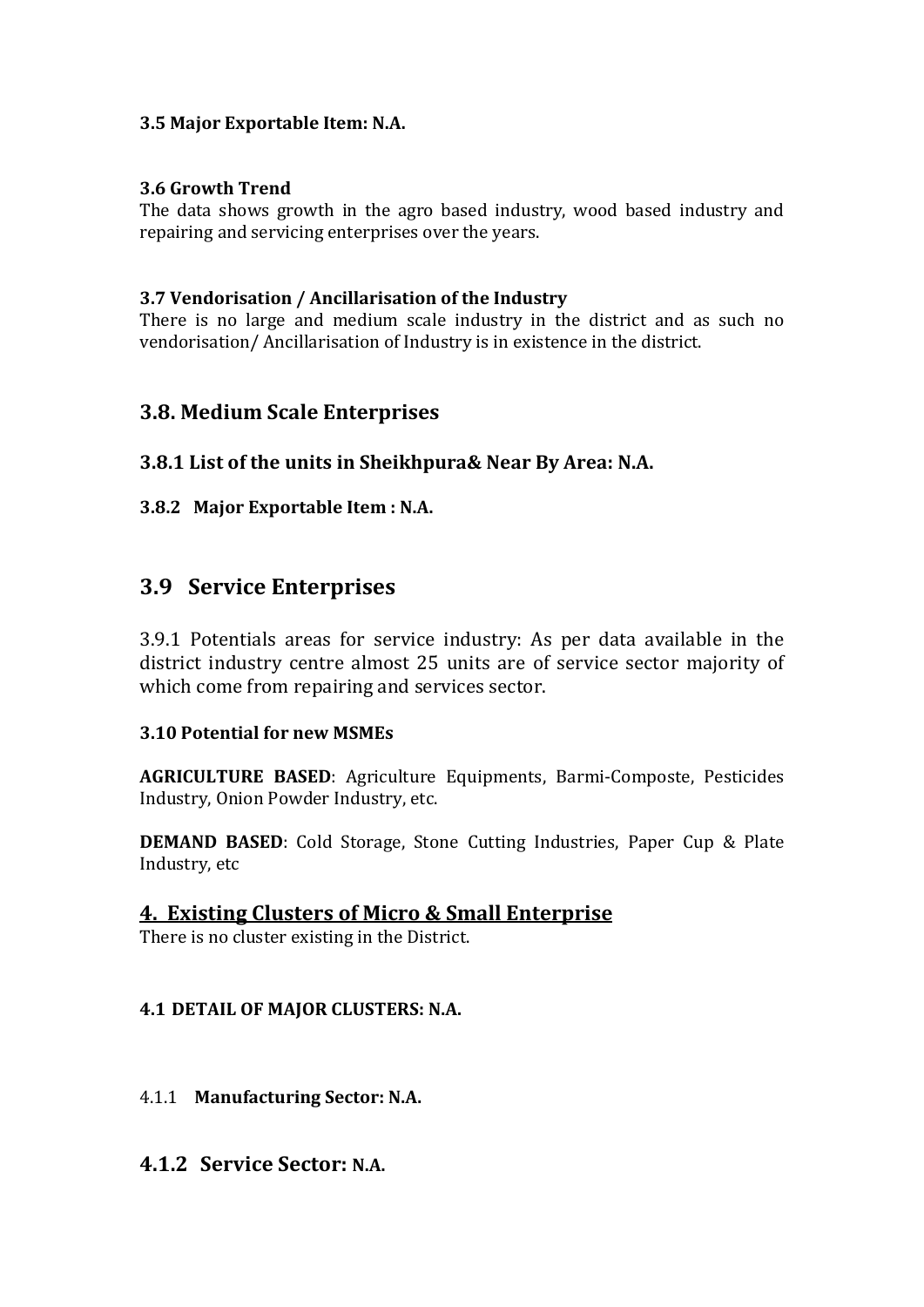#### 4.2 Details for Identified cluster

## 5. General issues raised by industry association during the course of meeting

Lack of financial support and shortage of regular power supply is the major issue raised by industry association

# 6. STEPS TO SET UP MSMEs

Following are the brief description of different agencies for rendering assistance to the entrepreneurs.

|      | <b>Type of assistance</b>           | Name and address of agencies                      |
|------|-------------------------------------|---------------------------------------------------|
| S.No |                                     |                                                   |
|      |                                     |                                                   |
|      |                                     |                                                   |
| 1.   | <b>Provisional Registration</b>     | General Manager, District Industrial              |
|      | Certificate                         | Centres, Sheikhpura.                              |
|      | (EM-1) & Permanent                  |                                                   |
|      | Registration Certificate (EM-II)    |                                                   |
|      |                                     |                                                   |
| 2.   | Identification of Project Profiles, | 1. Director, MSME-DI, Patliputra                  |
|      | techno-economic and                 | Industrial Area, Patna-800013.                    |
|      | managerial consultancy services,    | 2. General Manager, District Industries           |
|      | market survey and economic          | Centre, Sheikhpura                                |
|      | survey reports.                     | 3. Khadi Village and Industries                   |
|      |                                     | Commission, Patna.                                |
| 3.   | Land and Industrial shed            | Managing Director, Bihar Industrial               |
|      |                                     | Area Development Authority 1 <sup>st</sup> floor, |
|      |                                     | Udyog Bhawan, East Gandhi Maidan,                 |
|      |                                     | Patna-800004                                      |
| 4.   | Financial Assistance                | 1. All Commercial Banks in the                    |
|      |                                     | Shiekhpura District.                              |